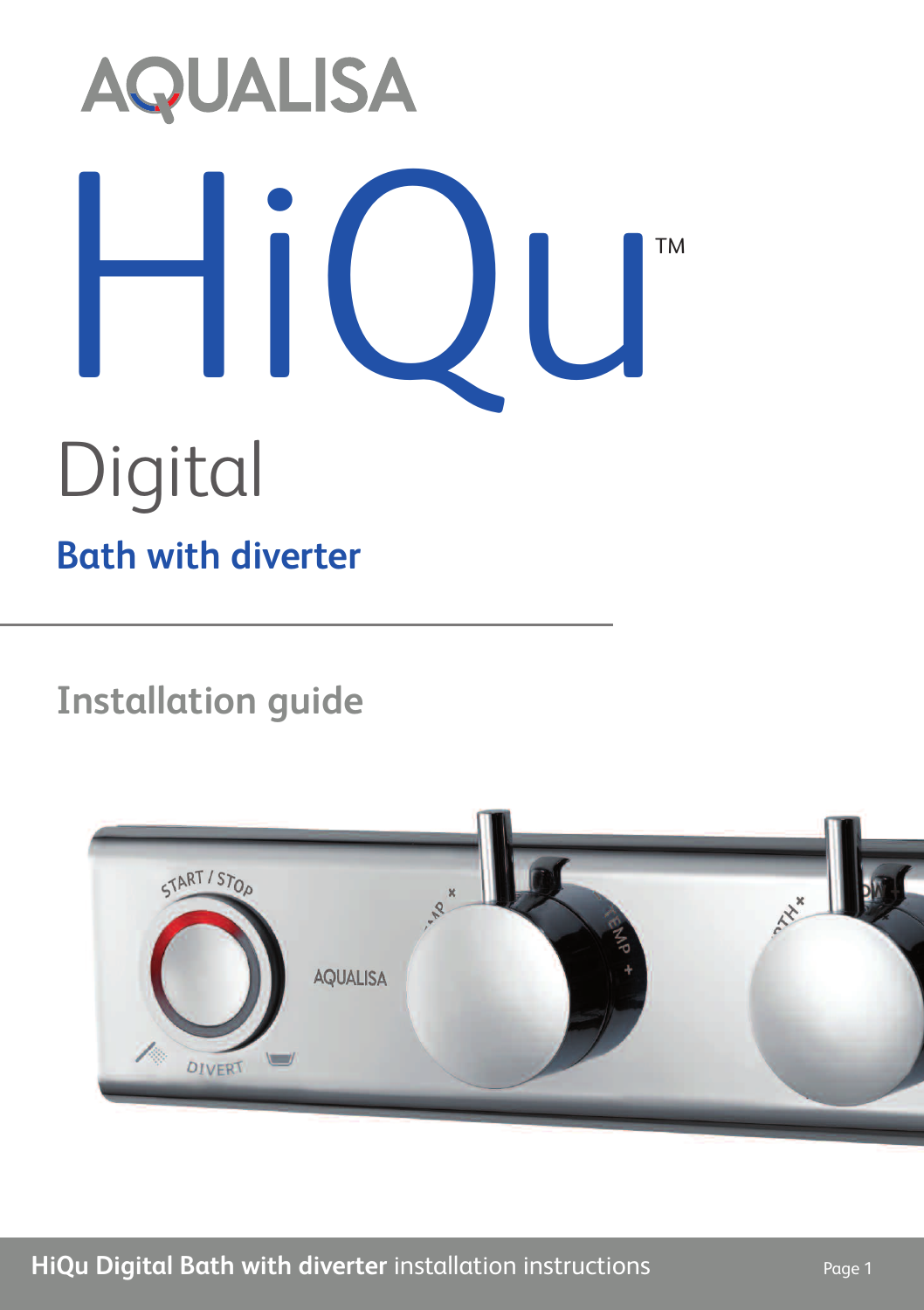### **HiQu Digital Bath with diverter**



**HiQu Digital Bath with diverter**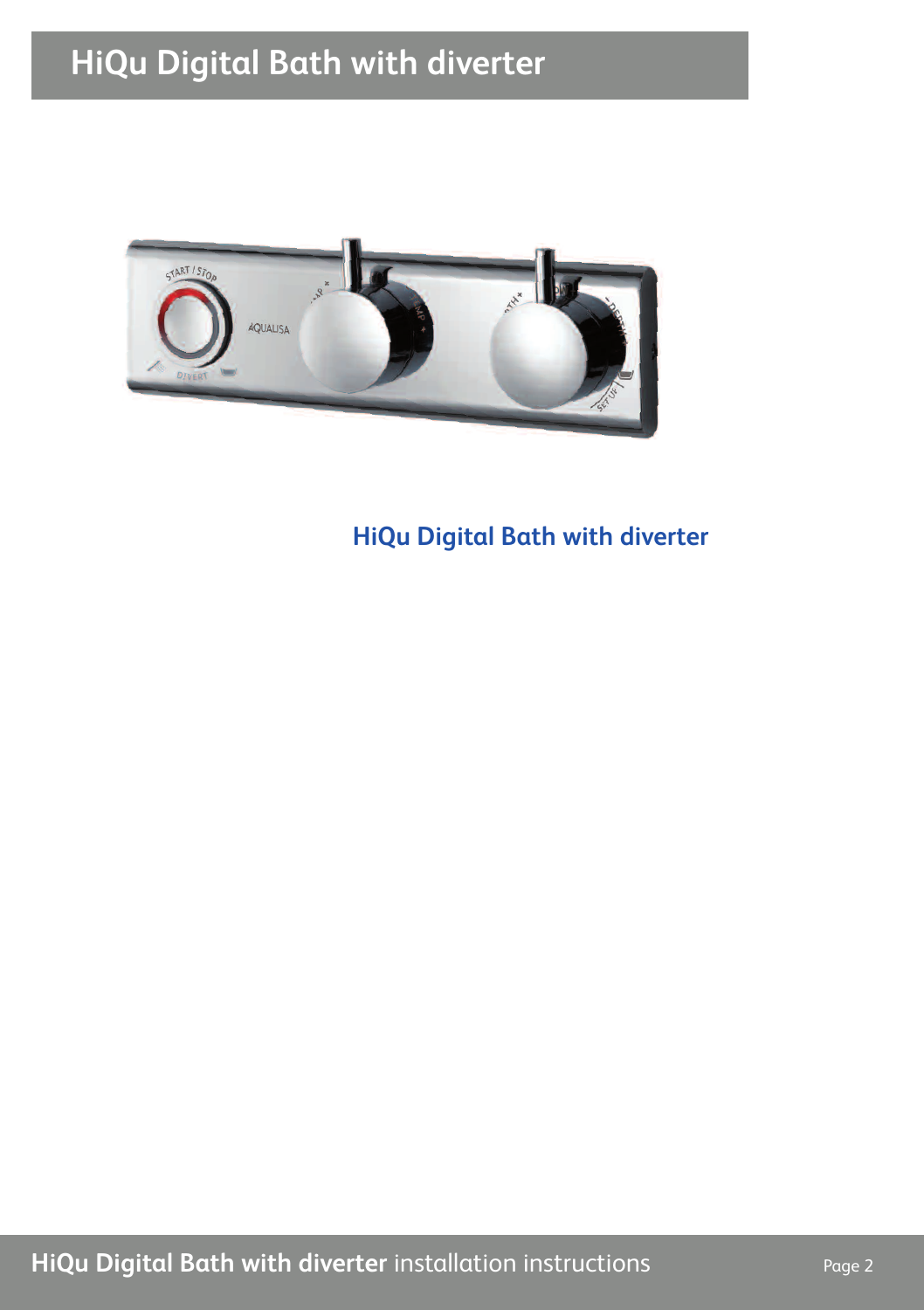#### **Components (HP/Combi)**



Literature not shown.

#### **Components (Gravity Pumped)**



Literature not shown.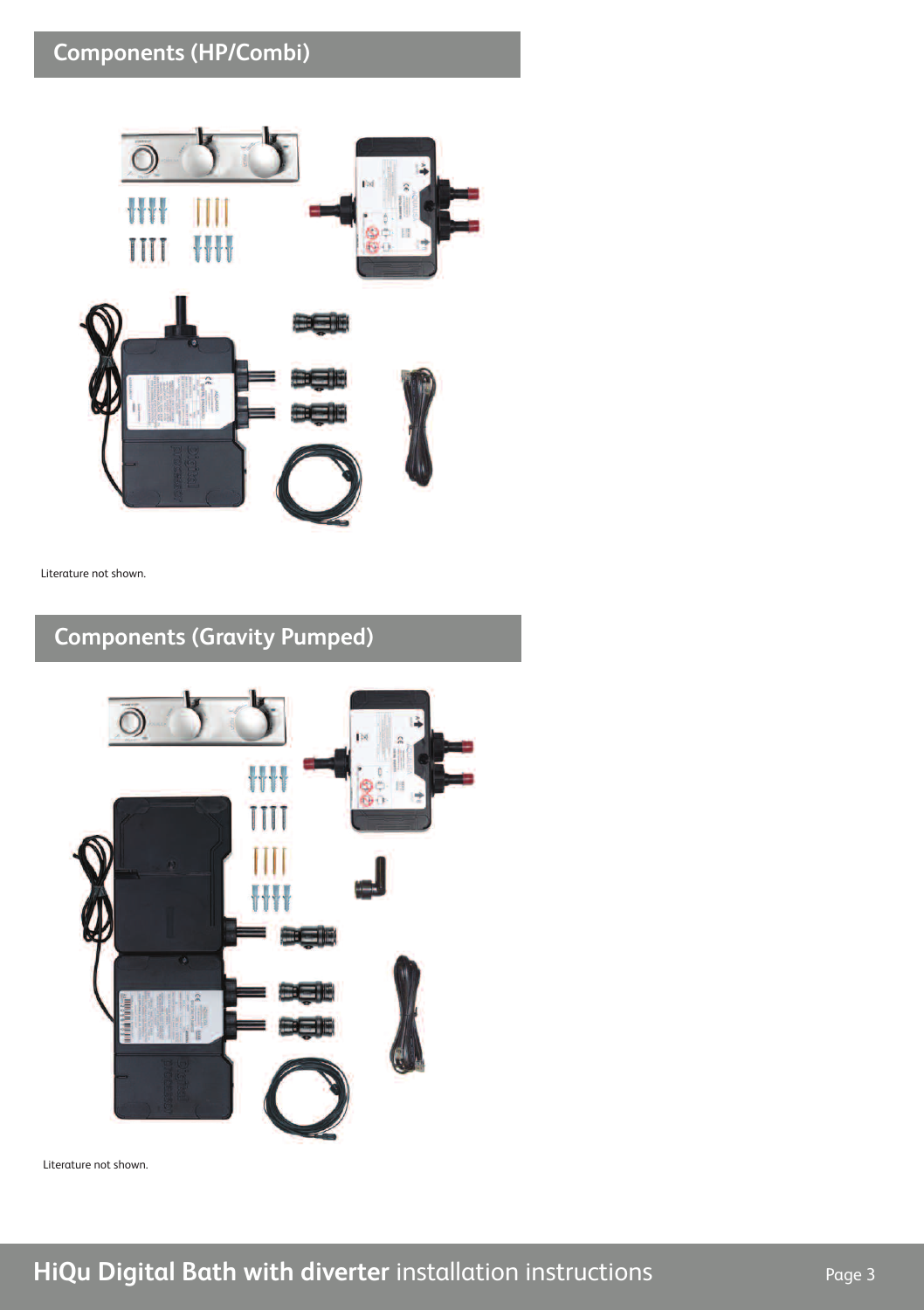# Important information

#### **Safety information**

This product must be installed by a competent person in accordance with all relevant current Water Supply Regulations.

ALL PRODUCTS REQUIRING AN ELECTRICAL CONNECTI0N MUST BE INSTALLED BY A QUALIFIED PERSON FOLLOWING THE LATEST REVISION OF BS 7671 (WIRING REGULATIONS) AND CERTIFIED TO CURRENT BUILDING REGULATIONS.

This system should be installed so that other taps or appliances operated elsewhere within the premises do not significantly affect the flow.

The Digital Bath must not be used with a hot water supply temperature of over 65ºC.

The processor is supplied factory pre-set at maximum temperature of 45ºC. The maximum temperature is fully adjustable to suit site conditions. If adjusted, we recommend the outlet temperature is set to a MAXIMUM of 46ºC.

THE DIGITAL PROCESSOR MUST BE INSTALLED IN AN ACCESSIBLE LOCATION FOR SERVICING AND MAINTENANCE.

The Digital processor must not be installed in situations where either the ambient temperature is likely to exceed 40ºC or where freezing may occur.

The control must not be installed in situations where the ambient temperature is likely to fall below 5ºC or rise above 40ºC.

We do not recommend the use of HiQu Digital in steam therapy facilities.

This appliance must be earthed.

Cables which are chased into the wall must be protected by a suitably sized conduit or sheathing to allow for removal in the event of service and maintenance purposes. Ensure that the conduit is run to avoid the controller fixing holes.

Surface mounted cables must also be protected by a suitable approved conduit, even in a loft, where there may be a risk of damage from vermin.

The power lead must only be replaced by the manufacturer or his accredited agent.

The user control is supplied from a safety low voltage source.

This product is suitable for domestic use only.

HiQu Digital is supplied complete with a 5 year guarantee.

This product is not intended for use by persons (including children) with reduced physical, sensory or mental capabilities or lack of experience and knowledge, unless they have been given initial supervision or instruction concerning the use of the product by a person responsible for their safety.

Children should be supervised to ensure they do not play with the product.

#### **Installation of Digital pumped processor (for gravity stored systems)**

The HiQu Digital pumped bath system is designed to operate up to maximum static pressure of 100kPa ((1 bar)(10 metres head)(14.5psi)).

Under no circumstances must the pumped processor be connected directly to the water main or in line with another booster pump.

The minimum actual capacity of the cold water storage cistern should be not less than 225 litres (50 gallons). The capacity of the hot water cylinder must be capable of meeting anticipated demand.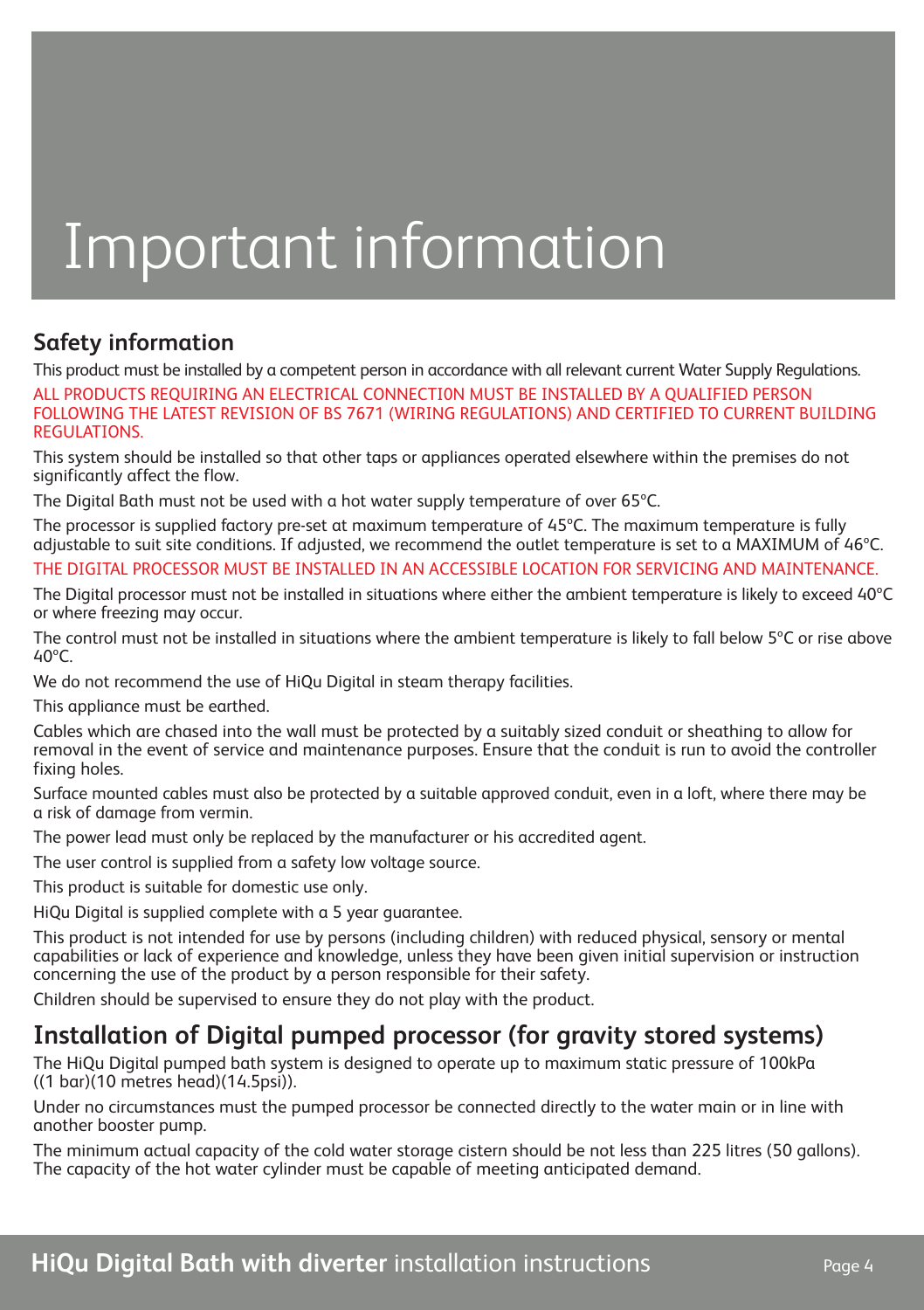#### **Installation of Digital standard processor (for balanced high pressure and unvented systems, combination boiler systems and separately pumped gravity systems)**

Pressures: The HiQu Digital standard bath system is designed to operate up to a maximum static pressure of 700kPa ((7 bar)(100psi)). Where pressures are likely to exceed 700kPa ((7 bar)(100psi)), a pressure reducing valve must be fitted to the incoming mains supply. A setting of 400kPa ((4 bar)(60psi)) is recommended. It should be noted that daytime pressures approaching 600kPa ((6 bar)(80psi)) can rise above the stated maximum overnight.

#### **Special notes for combination boiler systems**

The appliance must have a minimum domestic hot water rating of 24kW (80,000BTU) and be of the type fitted with a fully modulating gas valve. If in any doubt, please contact the appliance manufacturer before installation commences.

PLEASE NOTE: DUE TO PERFORMANCE CHARACTERISTICS OF COMBINATION BOILERS, SEASONAL INLET TEMPERATURE CHANGE WILL AFFECT THE PROCESSOR OUTLET FLOW RATE RESULTING IN VARYING BATH FLOW RATE. THIS WILL AFFECT PRE-SET DEPTH LEVELS. INLET TEMPERATURE CHANGE MAY ALSO CAUSE THE TEMPERATURE LED'S TO FLASH; THIS IS NOT NECESSARILY CHANGINGTHEOUTLET TEMPERATURE.

#### **Special notes for separately pumped gravity systems**

We recommend a twin ended pump with a MINIMUM pump rating of 1.5 bar. For optimum performance a twin ended 2.5 bar pump should be used.

The minimum actual capacity of the cold water storage cistern should be not less than 225 litres (50 gallons). The capacity of the hot water cylinder must be capable of meeting the anticipated demand.

THIS PRODUCT IS NOT SUITABLE FOR USE WITH A SINGLE ENDED PUMP.

#### **Connections**

This product incorporates 'push fit' type connections. Tube should be cut using a rotary type cutter and lubricated using a silicone-based lubricant or petroleum jelly (Vaseline or similar) prior to insertion into the fitting.

If plastic pipe is used, the tube insert must not increase the tube diameter or extend the cut-off length by more than 2mm.

TO MAXIMISE FLOW RATES WE RECOMMEND USING COPPER PIPE WITH THE MINIMUM AMOUNT OF ELBOWS. THESE FITTINGS ARE NOT SUITABLE FOR STAINLESS STEEL TUBE.

#### **Pipe sizing**

Long pipe runs, on both inlet and outlet, will reduce the flow rate at the shower head. If long pipe runs are unavoidable, use copper pipe rather than plastic. If plastic pipe is used, minimise the number of elbows as the pipe inserts are very restrictive. Consideration should be given to using 22mm plastic or copper pipe especially if a diverter is installed.

#### **Flushing**

Some modern fluxes can be extremely corrosive and, if left in contact, will attack the working parts of this unit. All soldering must be completed and the pipe work thoroughly flushed out in accordance with current Water Supply Regulations prior to connection of the product.

#### **After installation**

Familiarise the end user with the HiQu Digital bath operation and hand them this guide. Complete and post the guarantee card or register online at www.aqualisa.co.uk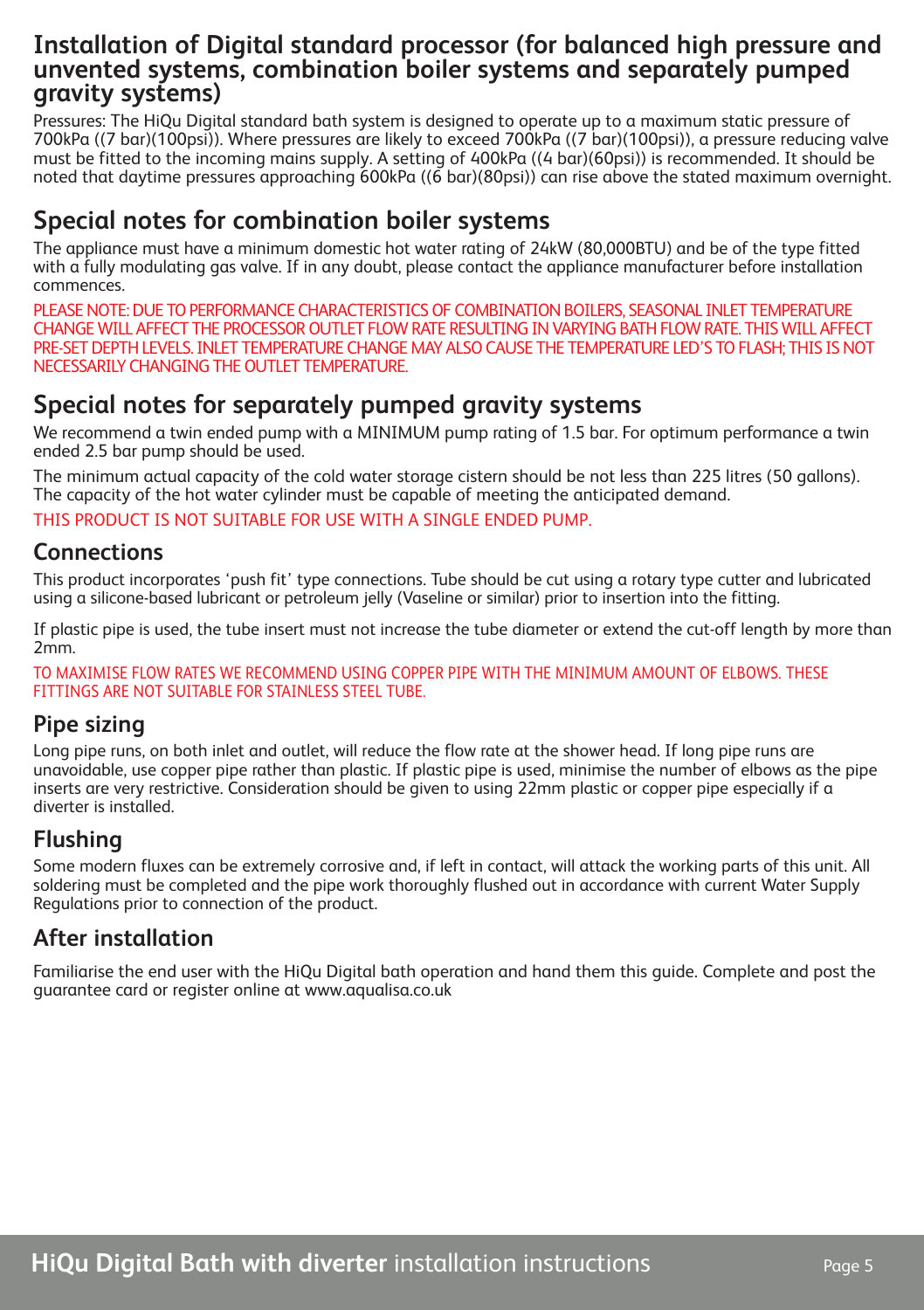# Installation instructions

**!**

**!**

This product must be installed by a competent person in accordance with the relevant current Water Supply Regulations.

In addition to the guide below it is essential that the written instructions overleaf are read and understood and that you have all the necessary components (shown overleaf) before commencing installation.

The HiQu Digital Bath system is supplied with universal fixings intended to secure it to a suitable wall.

To ensure safe operation and installation of this product, the processor and the Digital diverter MUST be installed in one of the orientations shown.



Please note the orientations match the processor orientations and are shown on the Digital diverter valve label. **!**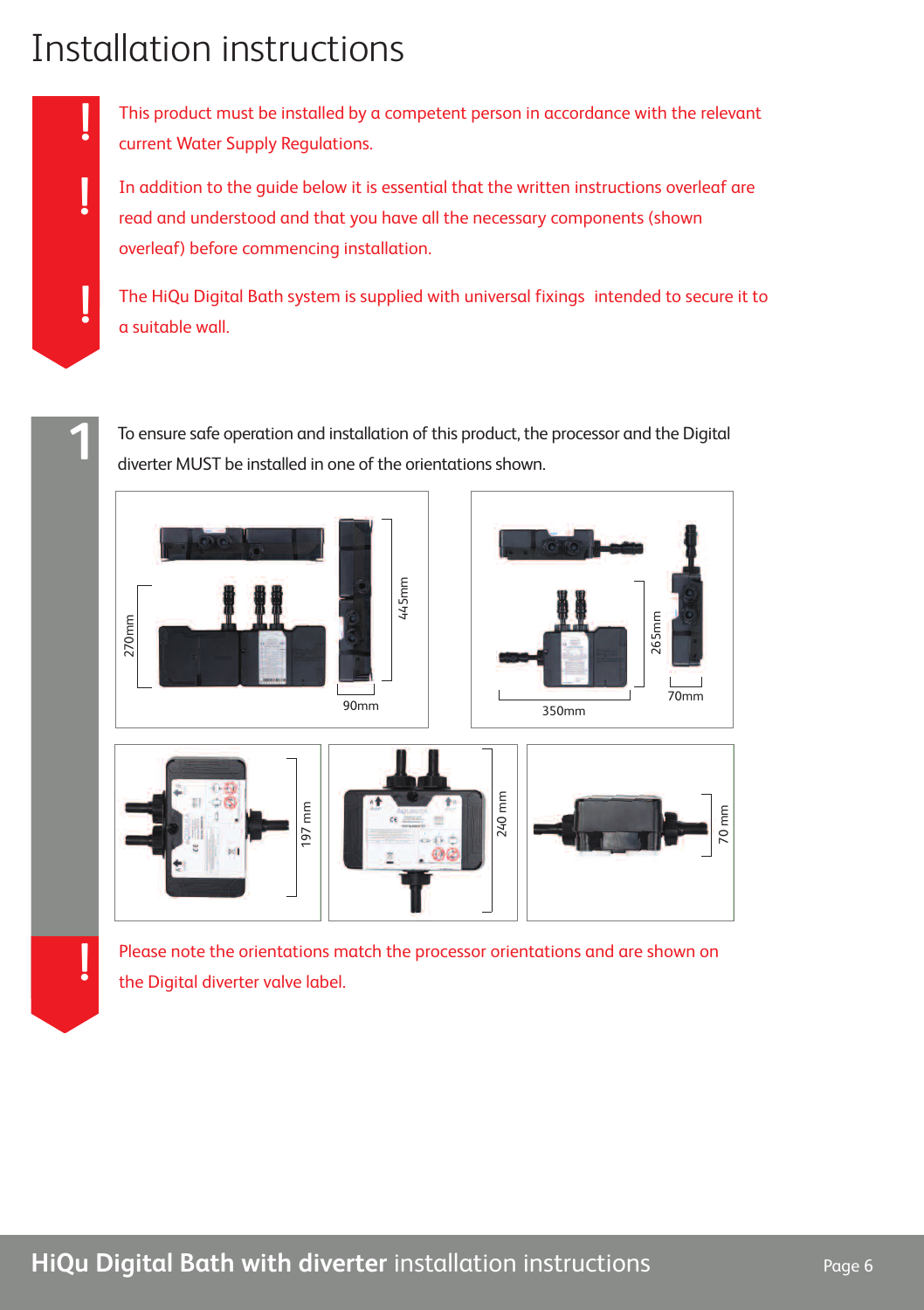#### **HP/Combi processor**



Processor connected directly to diverter valve

#### **Gravity Pumped processor**



Processor connected directly to diverter valve

**2**

**!**



Processor connected to diverter with additional pipe



Processor connected to diverter with additional pipe

#### IMAGES SHOWN ARE AERIAL VIEWS AND ARE FOR ILLUSTRATIVE PURPOSES ONLY. **!**

Isolation valves are supplied with the Digital processor and diverter valve and must be fitted on both inlets and the blended water outlets. All pipe work should be run in 15mm pipe. All pipe work should be supported. For externally pumped gravity fed installations, 22mm pipe work should be run as close to the processor as possible before reducing down to 15mm.



The inlet supply centres are 48mm. The inlet supply centres deviate from EN1111 and EN1287, but are deemed to be a special case. Please note arrow on isolation valve to indicate direction of flow.

Compression fittings should not be used on the inlet and outlet spigots and may affect the warranty if fitted.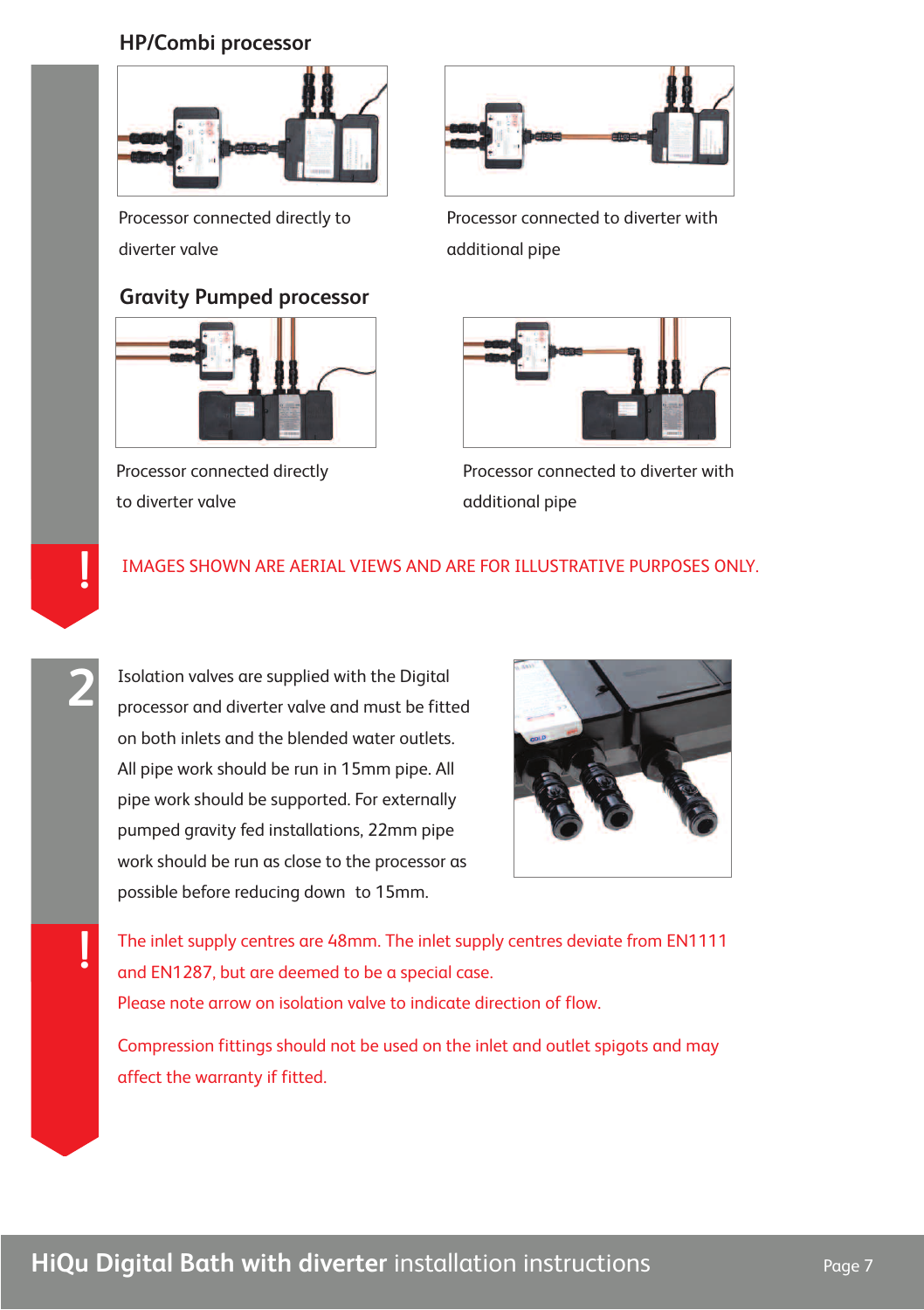Choose the position for the Digital processor as close to the Digital diverter as possible, within range of the 2m connecting data cable provided. The Digital processor and diverter assembly must be sited as close to the bath controller as possible, within range of the 10m data cable provided for connecting the processor to the controller. The processor and diverter may be sited in the roof space above the proposed bath site, in the airing cupboard or behind a screwed bath panel if more convenient. If siting in the roof space, ensure that freezing cannot occur and that no insulation material is placed under or over the processor and diverter.

Please refer to the system layout diagrams overleaf.

**3**

THE PROCESSOR AND DIVERTER MUST BE SITED IN A POSITION THAT IS SAFELY<br>ACCESSIBLE FOR SERVICING AND COMMISSIONING PURPOSES. WHEN FITTED IN THE LOFT SPACE, THE ROUTE TO AND THE AREA AROUND THE PROCESSOR MUST BE BOARDED TO ENSURE A SAFE WORKING ENVIRONMENT.

The optimum position for the Digital processor and diverter is in the roof space above the bath site to take full advantage of the ease and speed of installation please refer to the note above.

The distance between the Digital processor and bath control must be within range of the 10m data cable supplied.

The Digital diverter valve inlet has been designed to enable connection directly inline with the HP/Combi Digital processor outlet isolation valve connection or off the Gravity Pumped Digital processor outlet using the cranked elbow connection fitting.

The distance between the Digital diverter valve and processor must be within the the 2m range of the patch lead data cable connection provided.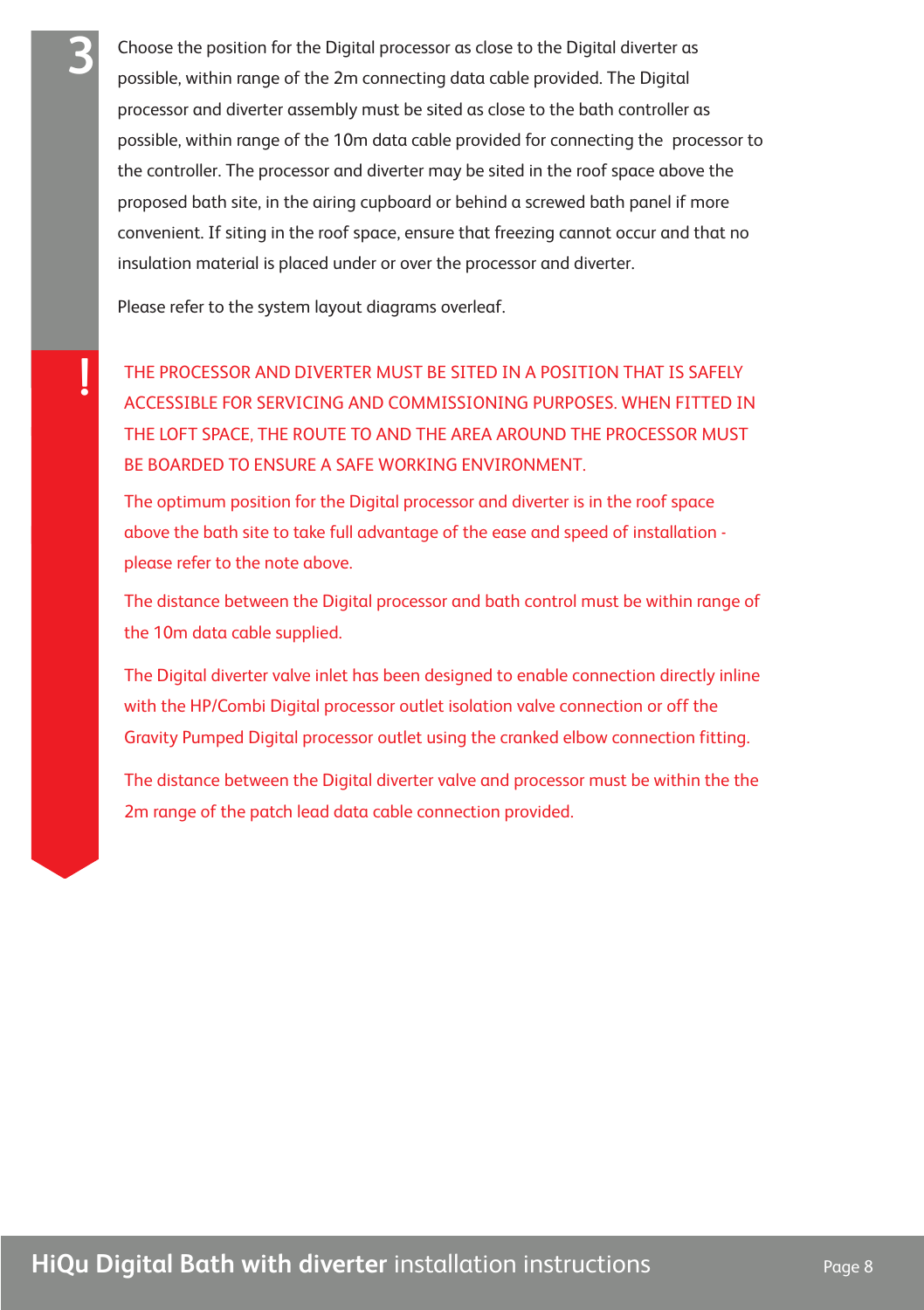Place the Digital processor and diverter valve on a solid mounting surface, and place the fixing feet into suitable positions. Mark then drill and prepare suitable fixings before securing the processor and diverter to the mounting surface using the screws provided, if suitable.

**4**

**5**

**!**

**6**

**!**

**7**

Flush through both hot and cold supply pipes.

The maximum hot water inlet temperature must be no more than 65˚C.

Attach the supply pipes to the Digital processor, ensuring that the cold and hot feeds are fitted into the appropriately marked inlets.

#### DO NOT SOLDER NEAR TO PLASTIC COMPONENTS.

Prepare and run a pipe from the mixed water outlet on the Digital processor through to the Digital diverter inlet. (The Digital diverter can be fitted directly onto the processor outlet if required on the HP/Combi system installation. A cranked elbow is supplied for the Gravity Pumped system for ease of installation. Refer to aerial view images in instruction 1).



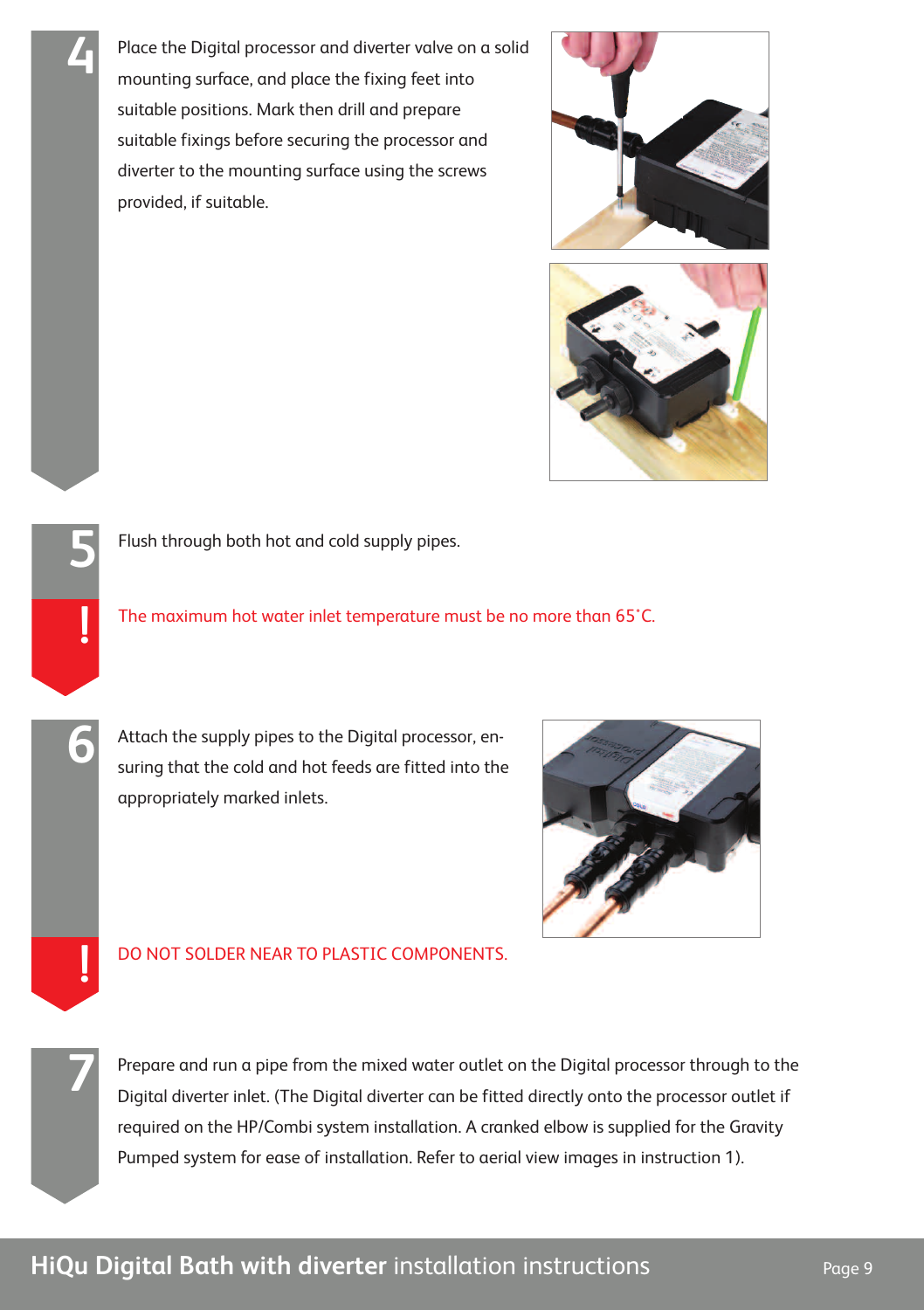Connect the mixed water outlet pipe from the Digital processor to the inlet pipe on the Digital diverter ensuring the isolation valves are connected to the diverter valve outlet, with the arrows correctly aligned according to the direction of flow. Using pipe clips as appropriate, ensure that all pipe work is perpendicular to the Digital processor and Digital diverter, i.e. not putting any strain on the fittings.



TO ENSURE OPTIMUM PERFORMANCE USE THE MINIMUM AMOUNT OF ELBOWS ON ALL PIPES LEADING TO AND FROM THE DIGITAL PROCESSOR AND DIGITAL DIVERTER.

TO MAXIMISE FLOW RATES WE RECOMMEND USING COPPER PIPE WITH THE MINIMUM AMOUNT OF ELBOWS ON ALL PIPES LEADING TO AND FROM THE DIGITAL PROCESSOR AND DIGITAL DIVERTER.



**8**

**!**

Prepare and run the pipes to the proposed siting for the shower hose outlet, fixed head arm or bath outlet, depending on the accessories purchased. Ensure the pipe work connections have been flushed through.

If fitting a bath outlet, a suitable non restrictive double check valve (not supplied) MUST be fitted to the blended outlet pipe in line with current Water Supply Regulations. **!**



**10** Undo the fixing screw, remove the controller assembly away from the back plate and set aside.





Place the bath control back plate onto the finished wall surface in the desired location and mark **11** the fixing and data cable entry points.

Care should be taken to ensure the mounting holes do not pierce the data cable conduit.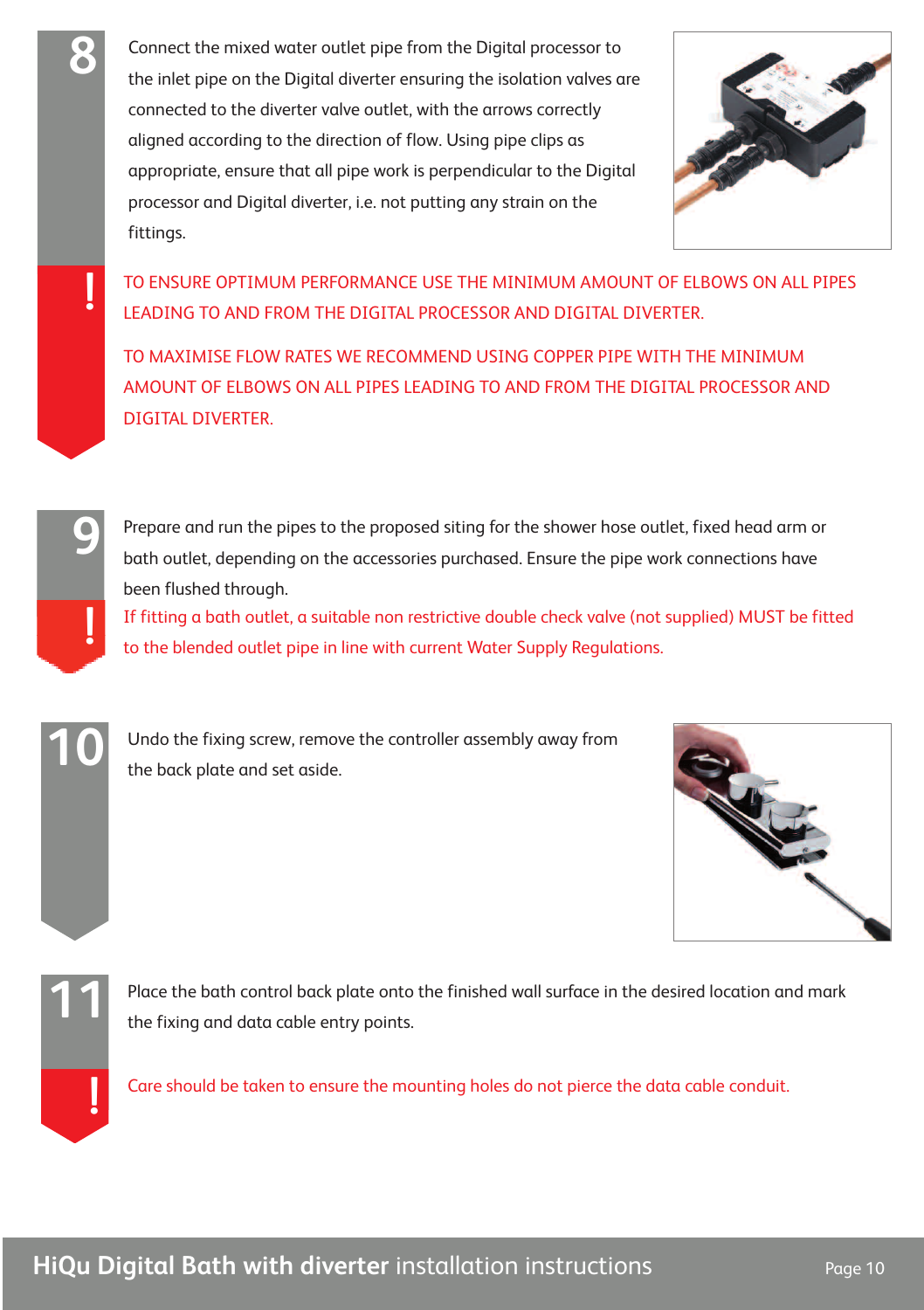

**12** Drill and prepare the fixing points and 15mm data cable entry point using the fixings provided, if suitable.

**13**

Apply a thin bead of mastic to the mastic groove at the rear of the back plate. Secure the back plate to the wall using the screws provided, if suitable.





Connect the data cable to the rear of the controller.

**!**

Hook the left side of the controller into position and secure the con-**15** troller onto the back plate assembly.

To remove the controller from the back plate, undo the screw and remove from the base of the controller assembly. Carefully pull the controller away from the back plate and set aside.



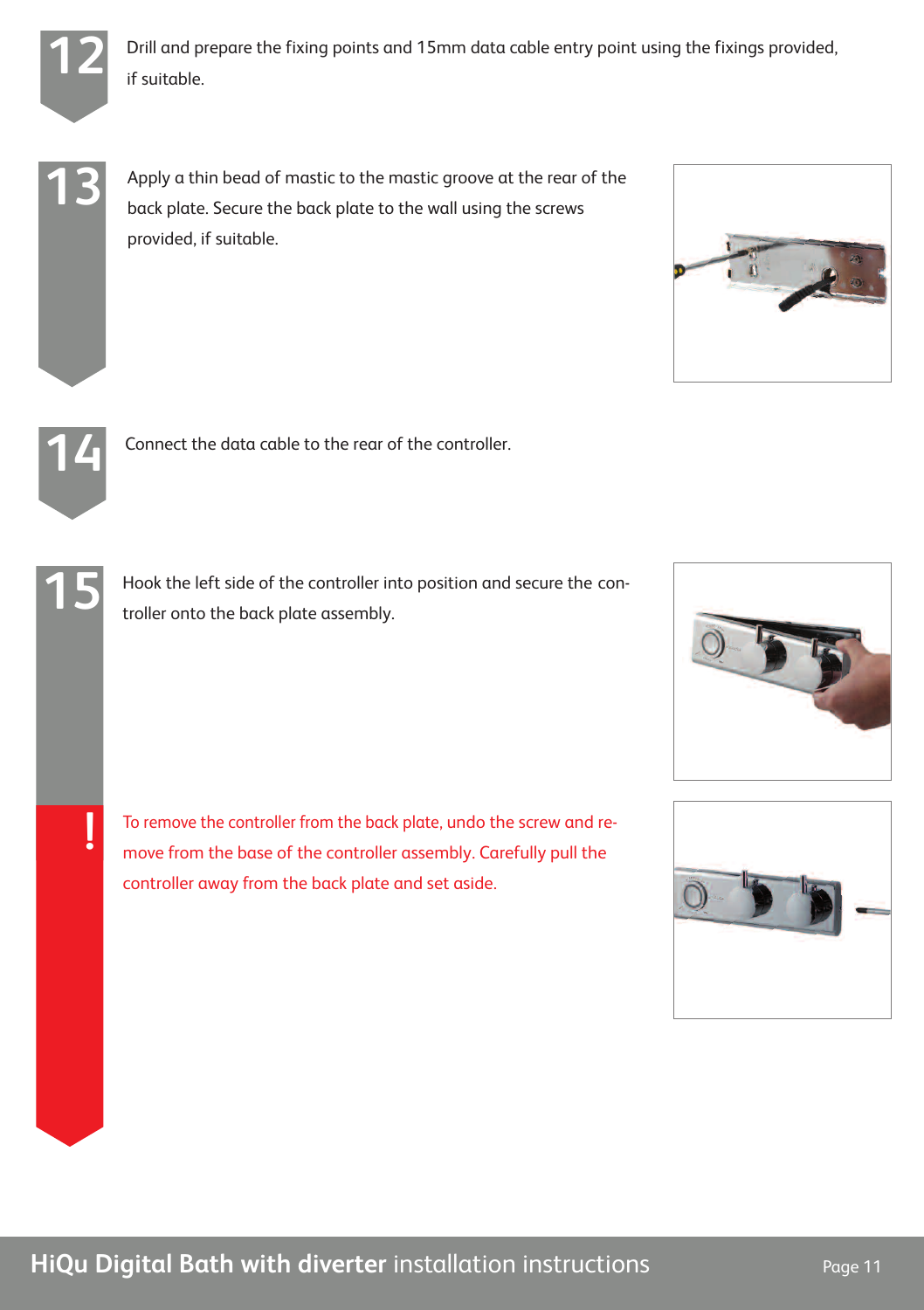BEFORE ANY ELECTRICAL ADJUSTMENT IS ATTEMPTED, THE ELECTRICITY SUPPLY MUST BE TURNED OFF AT THE MAINS SWITCH.

ELECTRICAL INSTALLATION MAY ONLY BE CARRIED OUT BY A QUALIFIED PERSON.

Unscrew the single fixing on top of the processor and Digital diverter box and carefully tilt the lids up and off the location lugs and pull the lids clear.

**16**

**!**

**!**





**17** Connect the 10m low voltage data cable into the socket adjacent to the temperature adjuster as indicated on the label. Feed the cable out of the processor box ensuring it is correctly routed within the data cable channel.



The processor secondary socket MUST be used to connect the processor to the diverter valve. This is located next to the processor main socket and is accessed by carefully snapping and removing the entry pillar.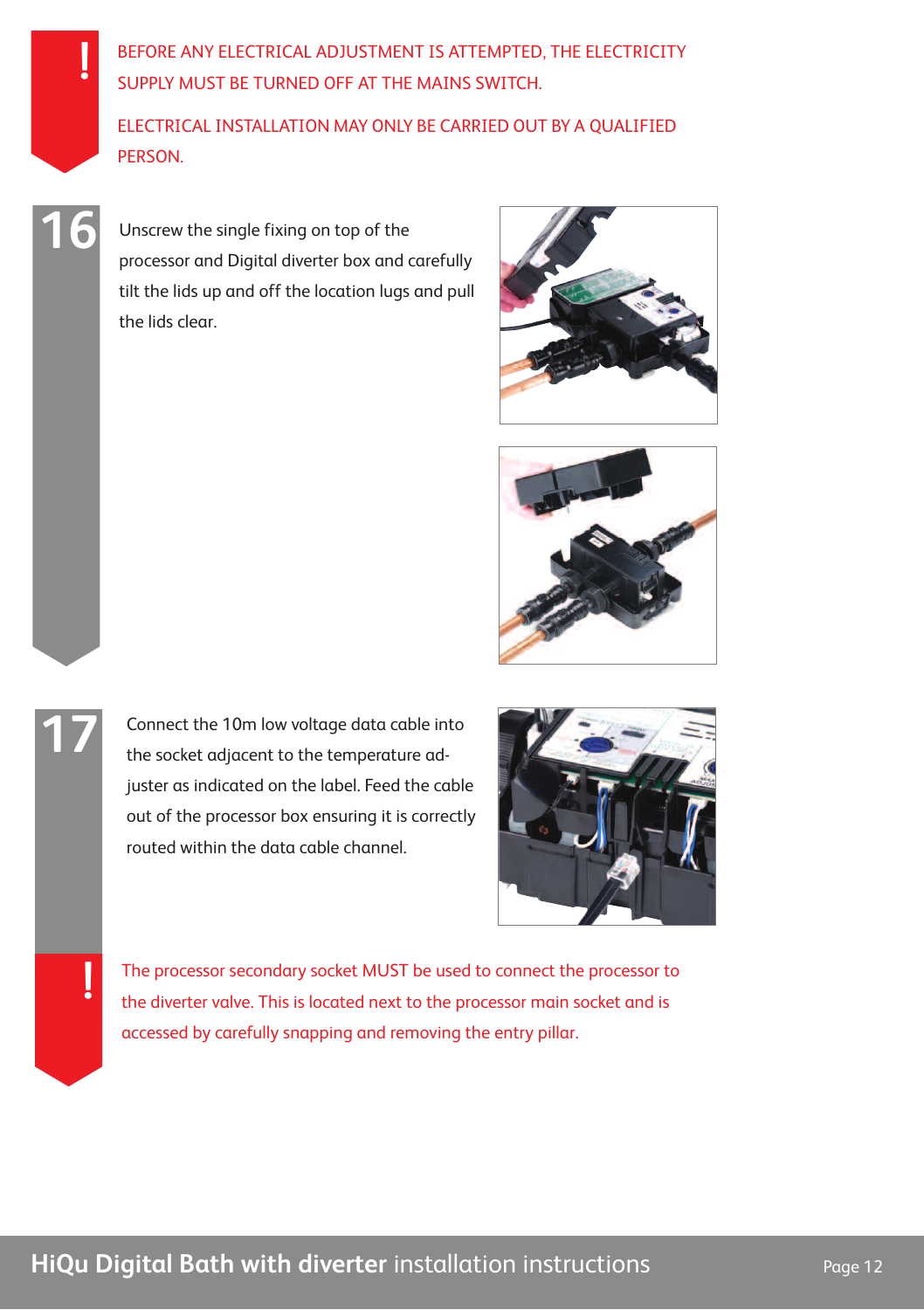Connect the 2m low voltage patch lead to both the diverter valve and secondary socket on the processor box. Feed the cable out of the processor and diverter ensuring it is correctly routed within the data cable channel.



An optional secondary remote control is available. This is connected to the secondary data cable socket on the Digital diverter as illustrated opposite.

**!**

**18**

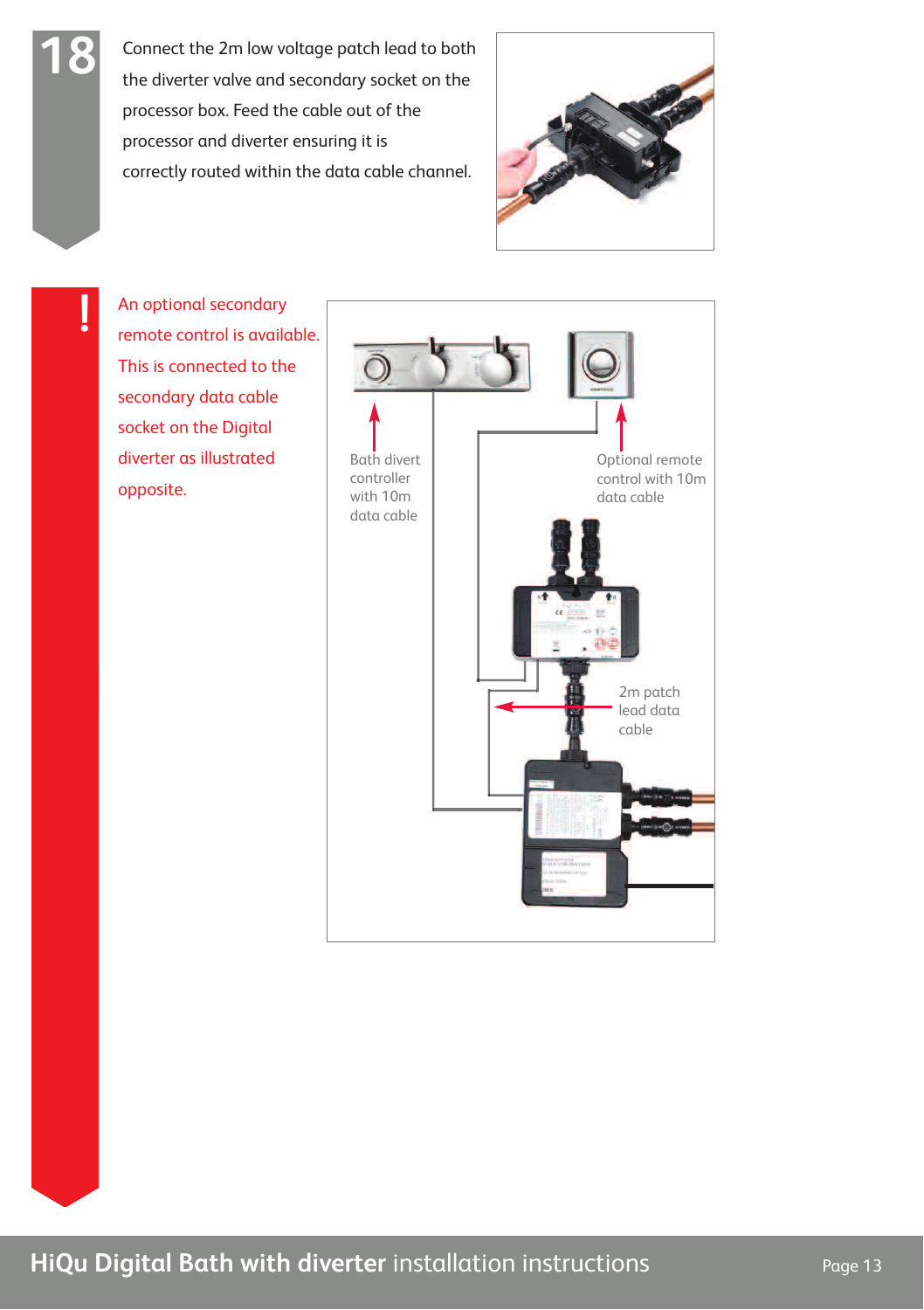Connect the processor power lead to a double pole 3 amp fuse switched spur incorporated in the fixed wiring circuit, in accordance with current wiring rules. Ensure that this is located in an accessible, dry location and not in the bathroom.



#### THIS APPLIANCE MUST BE EARTHED

**19**

**!**

We recommend protecting surface mounted cables in suitable approved conduit to avoid the risk of damage from vermin.

The data cable and power lead should also be clipped in place with 'P' clips or similar to avoid accidents.

The Digital processors are supplied factory set with the flow rate at either 'NORMAL HP' or 'NORMAL GRAVITY' mode depending on which bath system has been ordered. **20**

> STANDARD PROCESSORS ON BALANCED HP SYSTEMS:

Standard processors fitted to balanced high pres-

sure systems may be set to 'NORMAL HP' or for water economy 'ECO' modes.

N.B. We recommend the processor is set to 'NORMAL HP' mode.

#### STANDARD PROCESSORS ON COMBINATION BOILER SYSTEMS:

For Standard Digital processors installed on combi boiler systems, for optimum performance we recommend setting the flow rate to the 'COMBI' mode.

#### N.B. The 'ECO' flow rate mode should not be selected for bath systems fitted to combination boilers.

PUMPED PROCESSORS:

Pumped processors fitted to gravity systems may be set to 'NORMAL GRAVITY' or for water economy 'ECO' flow rate modes.

N.B. We recommend the processor is set to 'NORMAL GRAVITY' mode.

WHEN MAKING ANY ADJUSTMENT TO THE PROCESSOR SETTINGS THE POWER MUST BE ISOLATED. **!**

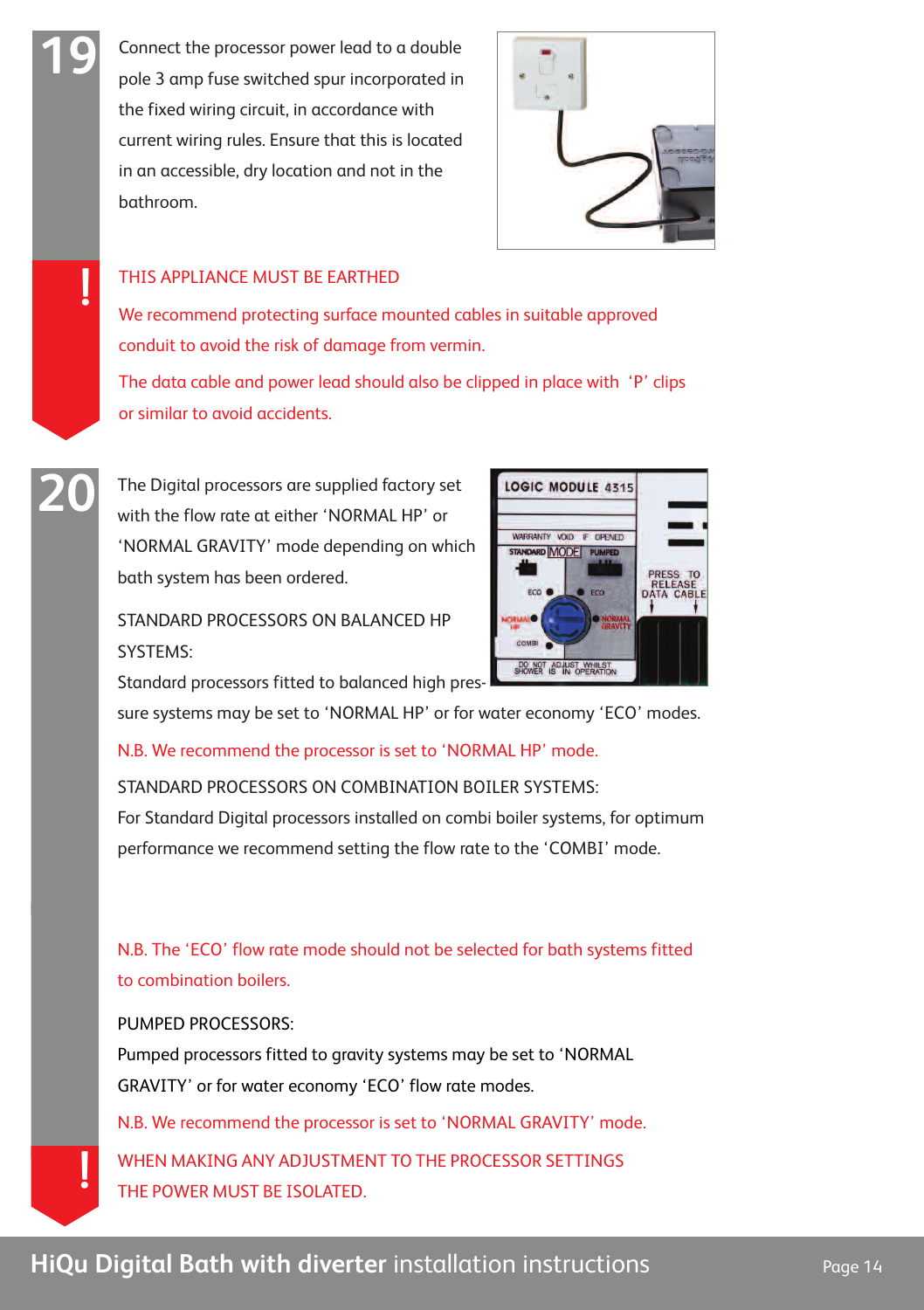**21** Re-instate the electricity supply to the processor and press the 'Start/stop' button on the controller to turn the bath on.

# **22**

**!**

(factory pre set to  $45^{\circ}$ C). If required, maximum temperature adjustment can be made with a flat bladed screwdriver using the 'MAX' TEMP ADJUSTMENT' control as indicated. When the temperature has been set to the desired position carefully replace the

Run the bath at maximum temperature



Digital processor lid and secure the fixing hand tight only.

Site conditions can affect temperature settings, installer to adjust as required.

ALL COPPER PIPE WORK MUST BE CROSS-BONDED AND CONNECTED TO A RELIABLE EARTHING POINT.